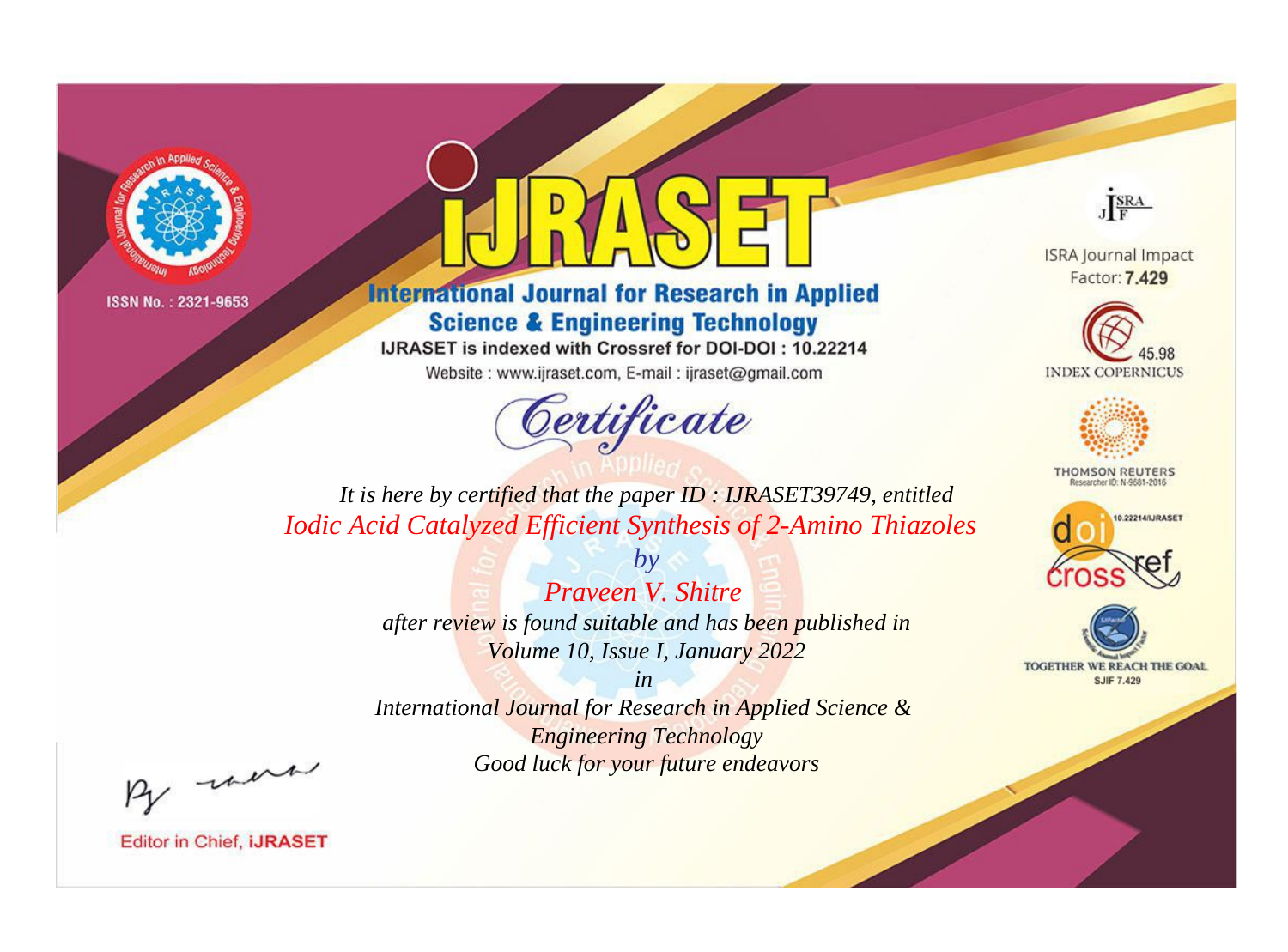



**International Journal for Research in Applied Science & Engineering Technology** 

IJRASET is indexed with Crossref for DOI-DOI: 10.22214

Website: www.ijraset.com, E-mail: ijraset@gmail.com



JERA

**ISRA Journal Impact** Factor: 7.429





**THOMSON REUTERS** 



TOGETHER WE REACH THE GOAL **SJIF 7.429** 

It is here by certified that the paper ID: IJRASET39749, entitled **Iodic Acid Catalyzed Efficient Synthesis of 2-Amino Thiazoles** 

> **Ganesh V Shitare** after review is found suitable and has been published in Volume 10, Issue I, January 2022

 $b\nu$ 

 $in$ International Journal for Research in Applied Science & **Engineering Technology** Good luck for your future endeavors

By morn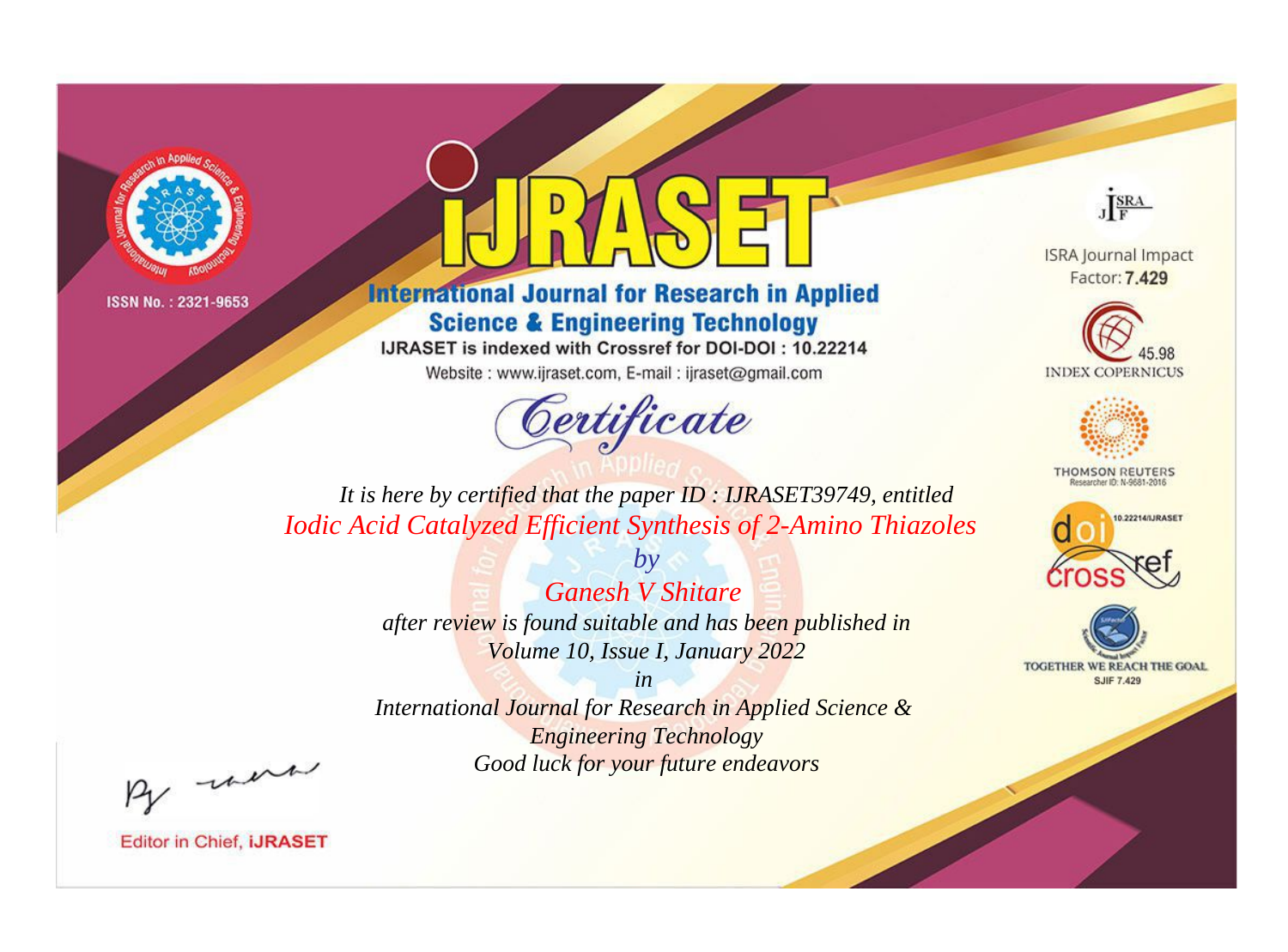



**International Journal for Research in Applied Science & Engineering Technology** 

IJRASET is indexed with Crossref for DOI-DOI: 10.22214

Website: www.ijraset.com, E-mail: ijraset@gmail.com



JERA

**ISRA Journal Impact** Factor: 7.429





**THOMSON REUTERS** 



TOGETHER WE REACH THE GOAL **SJIF 7.429** 

It is here by certified that the paper ID: IJRASET39749, entitled **Iodic Acid Catalyzed Efficient Synthesis of 2-Amino Thiazoles** 

> Omprakash S. Chavan after review is found suitable and has been published in Volume 10, Issue I, January 2022

 $b\nu$ 

 $in$ International Journal for Research in Applied Science & **Engineering Technology** Good luck for your future endeavors

By morn